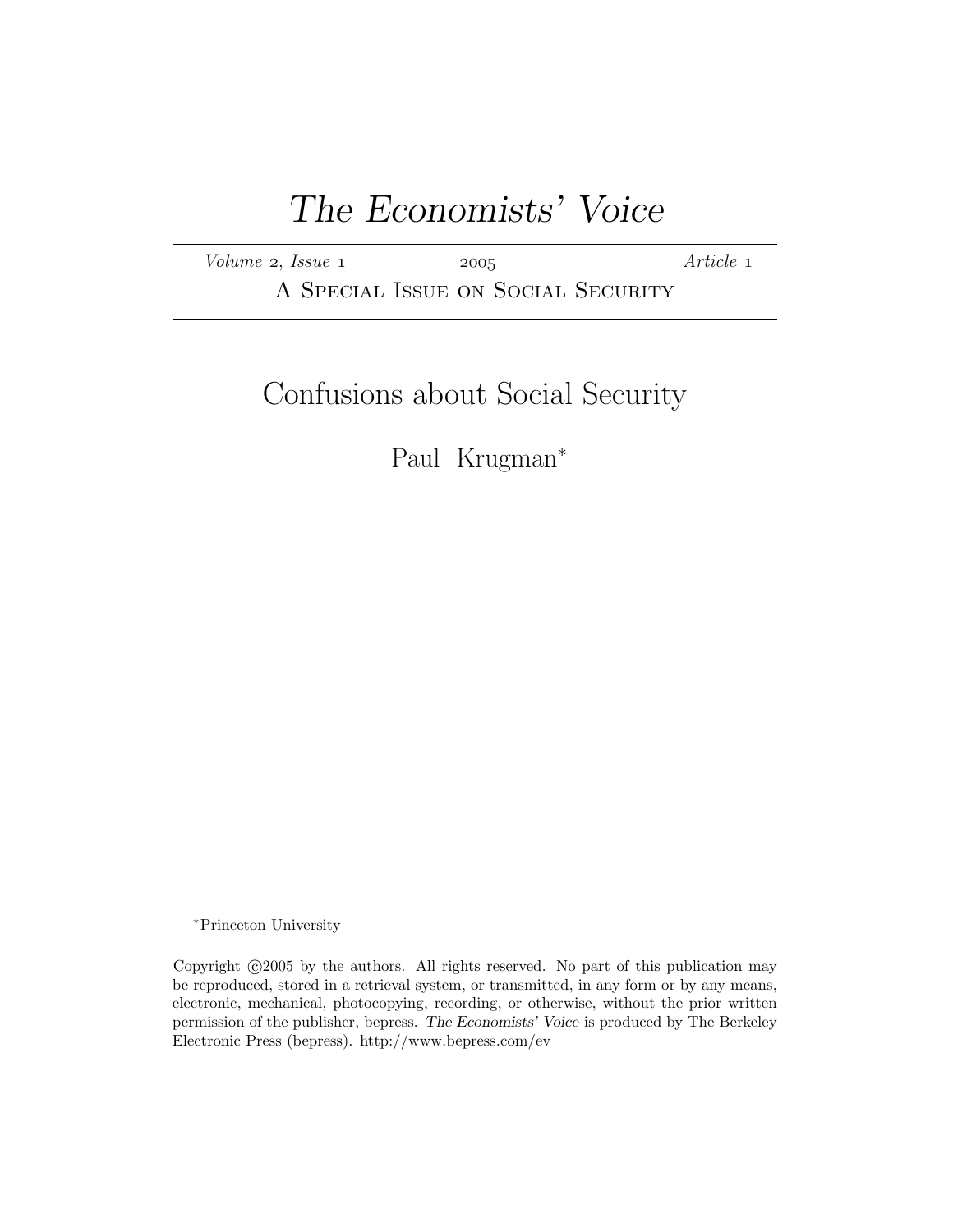## Confusions about Social Security <sup>∗</sup>

Paul Krugman

#### Summary

There is a lot of confusion in the debate over Social Security privatization, much of it deliberate. This essay discusses the meaning of the trust fund, which privatizers declare either real or fictional at their convenience; the likely rate of return on private accounts, which has been greatly overstated; and the (ir)relevance of putative reductions in far future liabilities.

KEYWORDS: Social Security, public finance

<sup>∗</sup>Woodrow Wilson School Princeton University Princeton, NJ 08544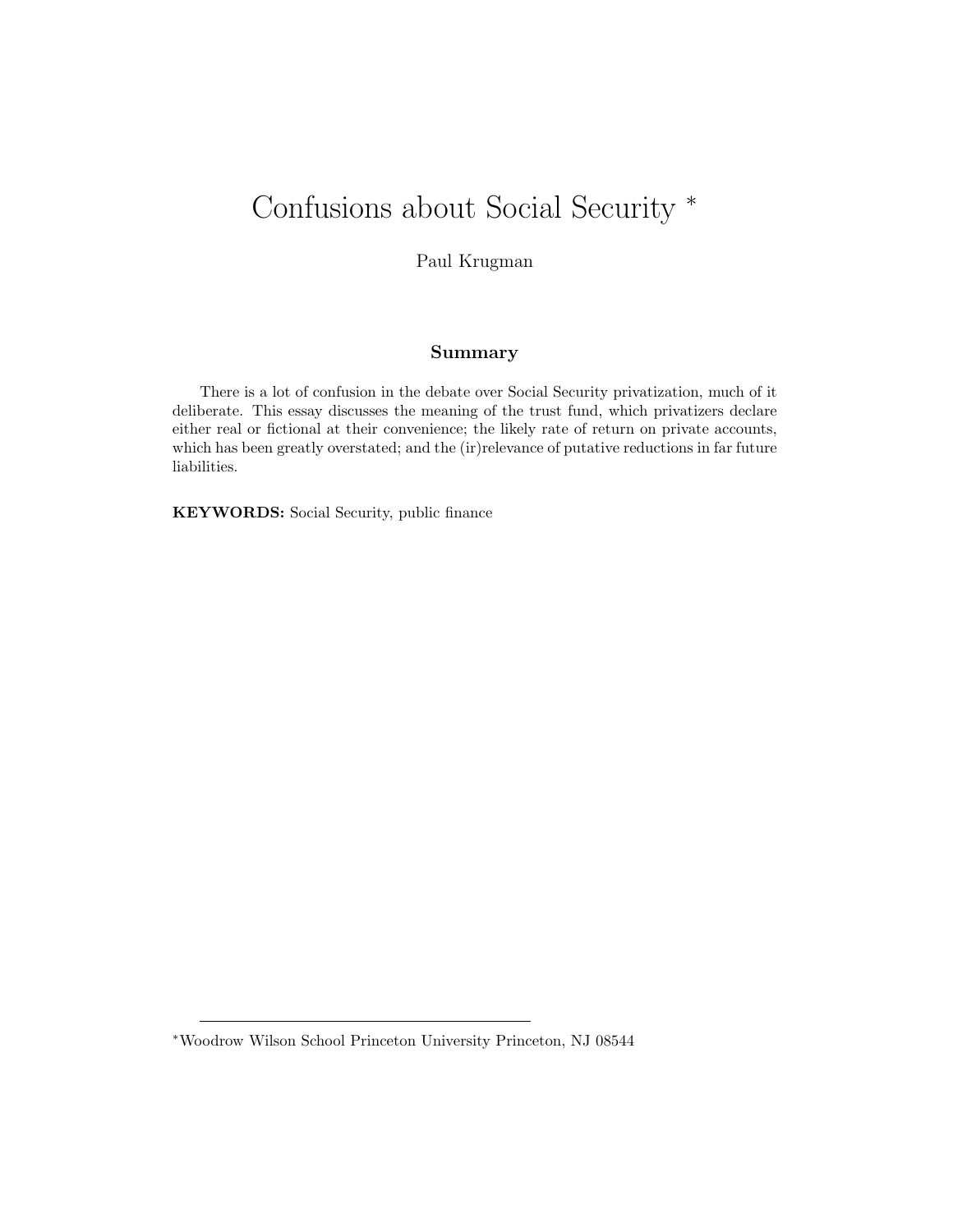#### **Introduction**

Since the Bush administration has put Social Security privatization at the top of the agenda, I'll be writing a lot about the subject in my New York Times column over the next few months. But it's hard to do the subject justice in a series of 700 word snippets. So I thought it might be helpful to lay out the situation as I see it in an integrated piece.

There are three main points of confusion in the Social Security debate (confusion that is deliberately created, for the most part, but never mind that for now). These are:

- *The meaning of the trust fund*: in order to create a sense of crisis, proponents of privatization consider the trust fund either real or fictional, depending on what is convenient
- *The rate of return that can be expected on private accounts*: privatizers claim that there is a huge free lunch from the creation of these accounts, a free lunch that is based on very dubious claims about future stock returns
- *How to think about implicit liabilities in the far future*: privatizers brush aside the huge negative fiscal consequences of their plans in the short run, claiming that reductions in promised payments many decades in the future are an adequate offset

Without further ado, let me address each confusion in turn.

#### **The Trust Fund**

Social Security is a government program supported by a dedicated tax, like highway maintenance. Now you can say that assigning a particular tax to a particular program is merely a fiction, but in fact such assignments have both legal and political force. If Ronald Reagan had said, back in the 1980s, "Let's increase a regressive tax that falls mainly on the working class, while cutting taxes that fall mainly on much richer people," he would have faced a political firestorm. But because the increase in the regressive payroll tax was recommended by the Greenspan Commission to support Social Security, it was politically in a different box – you might even call it a lockbox – from Reagan's tax cuts.

The purpose of that tax increase was to maintain the dedicated tax system into the future, by having Social Security's assigned tax take in more money than the system paid out while the baby boomers were still working, then use the trust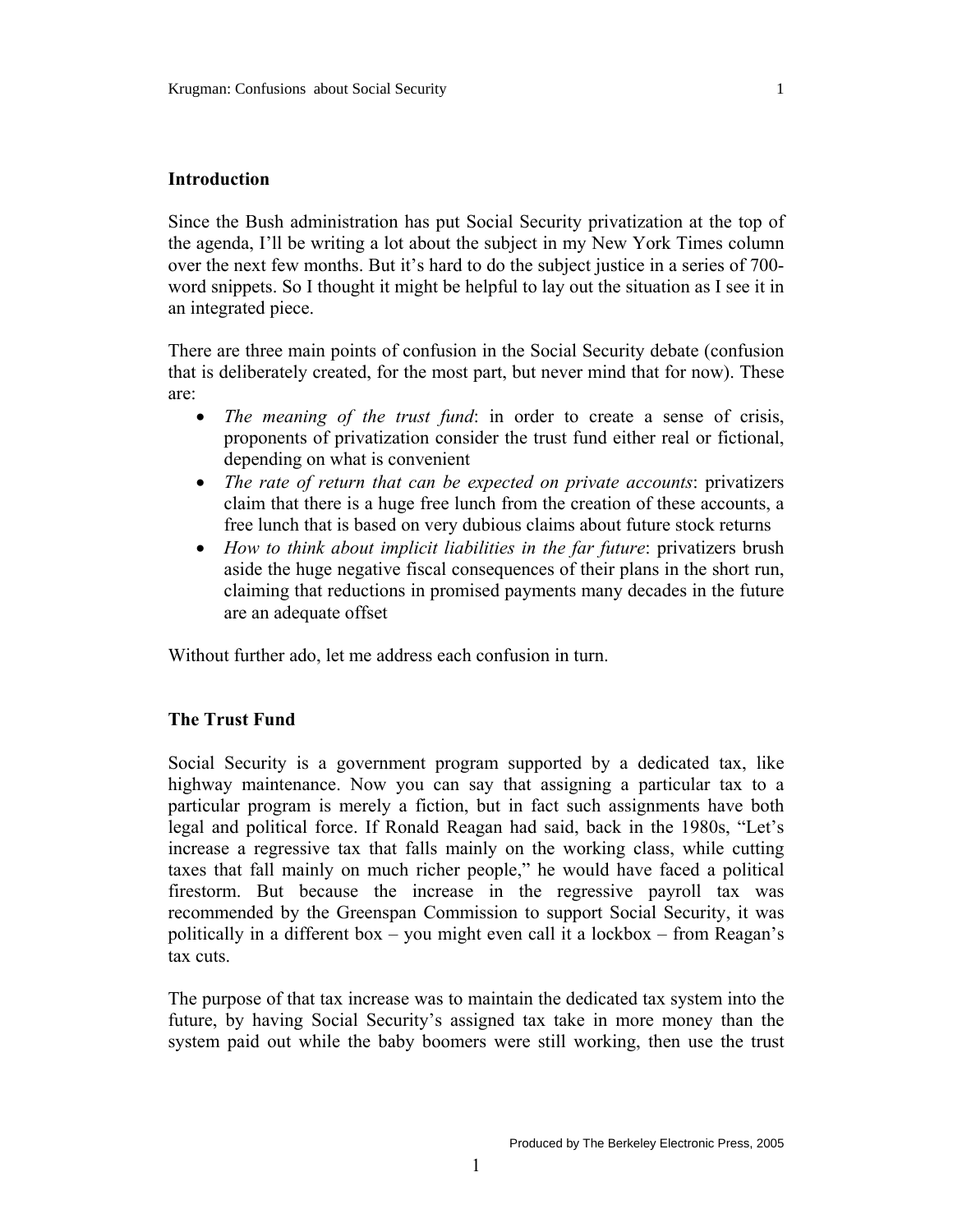fund built up by those surpluses to pay future bills. Viewed in its own terms, that strategy was highly successful.

The date at which the trust fund will run out, according to Social Security Administration projections, has receded steadily into the future: 10 years ago it was 2029, now it's 2042. As Kevin Drum, Brad DeLong, and others have pointed out, the SSA estimates are very conservative, and quite moderate projections of economic growth push the exhaustion date into the indefinite future.

But the privatizers won't take yes for an answer when it comes to the sustainability of Social Security. Their answer to the pretty good numbers is to say that the trust fund is meaningless, because it's invested in U.S. government bonds. They aren't really saying that government bonds are worthless; their point is that the whole notion of a separate budget for Social Security is a fiction. And if that's true, the idea that one part of the government can have a positive trust fund while the government as a whole is in debt does become strange.

But there are two problems with their position.

The lesser problem is that if you say that there is no link between the payroll tax and future Social Security benefits — which is what denying the reality of the trust fund amounts to — then Greenspan and company pulled a fast one back in the 1980s: they sold a regressive tax switch, raising taxes on workers while cutting them on the wealthy, on false pretenses. More broadly, we're breaking a major promise if we now, after 20 years of high payroll taxes to pay for Social Security's future, declare that it was all a little joke on the public.

The bigger problem for those who want to see a crisis in Social Security's future is this: if Social Security is just part of the federal budget, with no budget or trust fund of its own, then, well, it's just part of the federal budget: *there can't be a Social Security crisis*. All you can have is a general budget crisis. Rising Social Security benefit payments might be one reason for that crisis, but it's hard to make the case that it will be central.

But those who insist that we face a Social Security crisis want to have it both ways. Having invoked the concept of a unified budget to reject the existence of a trust fund, they refuse to accept the implications of that unified budget going forward. Instead, having changed the rules to make the trust fund meaningless, they want to change the rules back around 15 years from now: today, when the payroll tax takes in more revenue than SS benefits, they say that's meaningless,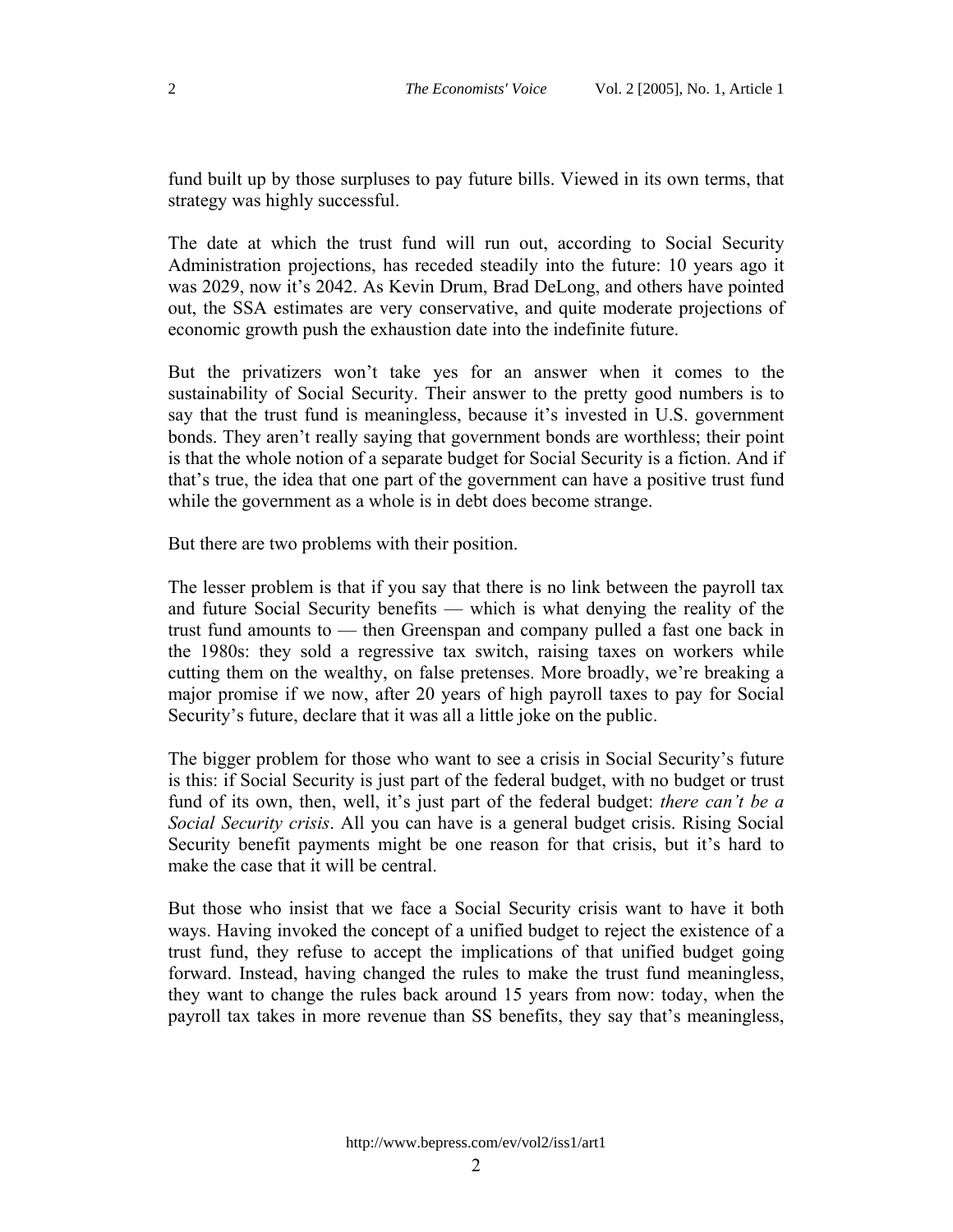but when – in 2018 or later – benefits start to exceed the payroll tax, why, that's a crisis. Huh?

I don't know why this contradiction is so hard to understand, except to echo Upton Sinclair: it's hard to get a man to understand something when his salary (or, in the current situation, his membership in the political club) depends on his not understanding it. But let me try this one more time, by asking the following: What happens in 2018 or whenever, when benefits payments exceed payroll tax revenues?

The answer, very clearly, is nothing.

The Social Security system won't be in trouble: it will, in fact, still have a growing trust fund, because of the interest that the trust earns on its accumulated surplus. The only way Social Security gets in trouble is if Congress votes not to honor U.S. government bonds held by Social Security. That's not going to happen. So legally, mechanically, 2018 has no meaning.

Now it's true that rising benefit costs will be a drag on the federal budget. So will rising Medicare costs. So will the ongoing drain from tax cuts. So will whatever wars we get into. I can't find a story under which Social Security payments, as opposed to other things, become a crucial budgetary problem in 2018.

What we really have is a looming crisis in the General Fund. Social Security, with its own dedicated tax, has been run responsibly; the rest of the government has not. So why are we talking about a Social Security crisis?

It's interesting to ask what would have happened if the General Fund actually had been run responsibly — which is to say, if Social Security surpluses had been kept in a "lockbox", and the General Fund had been balanced on average.

In that case, the accumulating trust fund would have been a very real contribution to the government as a whole's ability to pay future benefits.

As long as Social Security surpluses were being invested in government bonds, they would have reduced the government's debt to the public, and hence its interest bill.

We would, it's true, eventually have reached a point at which there was no more debt to buy, that is, a point at which the government's debt to the public had been more or less paid off. At that point, it would have been necessary to invest the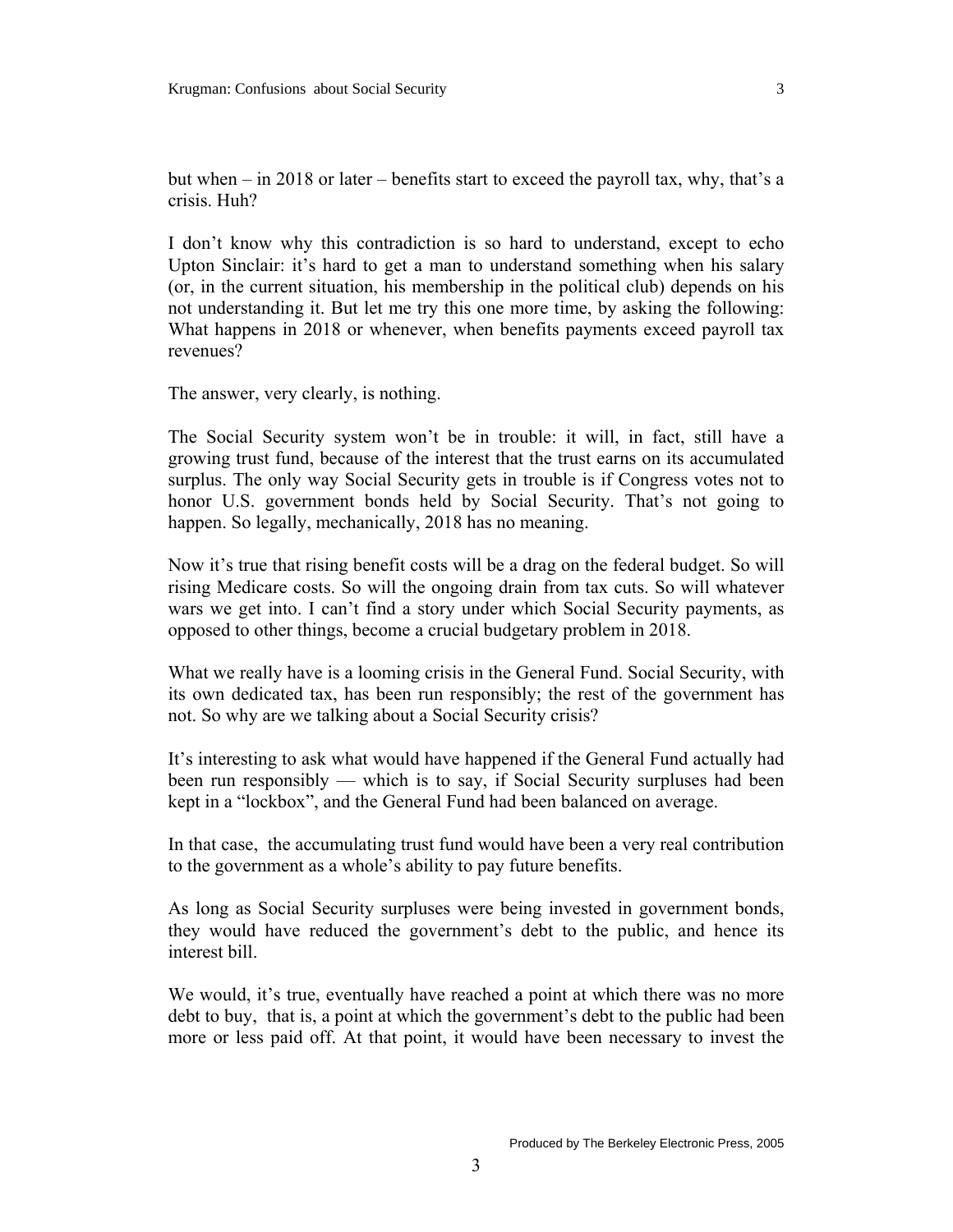growing trust fund in private-sector assets. This would have raised some management issues: to protect the investments from political influence, the trust fund would have had to be placed in a broad index. But the point is that the trust fund would have continued to make a real contribution to the government's ability to pay future benefits.

And if we are now much less optimistic about the government's ability to honor future obligations than we were four years ago, when Alan Greenspan urged Congress to cut taxes to avoid excessive surpluses, it's not because Social Security's finances have deteriorated — they have actually improved (the projected exhaustion date of the trust fund has moved back 5 years since that testimony.) It's because the General Fund has plunged into huge deficit, with Bush's tax cuts the biggest single cause.

I'm not a Pollyanna; I think that we may well be facing a fiscal crisis. But it's deeply misleading, and in fact an evasion of the real issues, to call it a Social Security crisis.

#### **Rates of Return on Private Accounts**

Privatizers believe that privatization can improve the government's long-term finances without requiring any sacrifice by anyone — no new taxes, no net benefit cuts (guaranteed benefits will be cut, but people will make it up with the returns on their accounts.) How is this possible?

The answer is that they assume that stocks, which will make up part of those private accounts, will yield a much higher return than bonds, with minimal longterm risk.

Now it's true that in the past stocks have yielded a very good return, around 7 percent in real terms — more than enough to compensate for additional risk. But a weird thing has happened in the debate: proposals by erstwhile serious economists such as Martin Feldstein appear to be based on the assertion that it's a sort of economic law that stocks will always yield a much higher rate of return than bonds. They seem to treat that 7 percent rate of return as if it were a natural constant, like the speed of light.

What ordinary economics tells us is just the opposite: if there is a natural law here, it's that easy returns get competed away, and there's no such thing as a free lunch. If, as Jeremy Siegel tells us, stocks have yielded a high rate of return with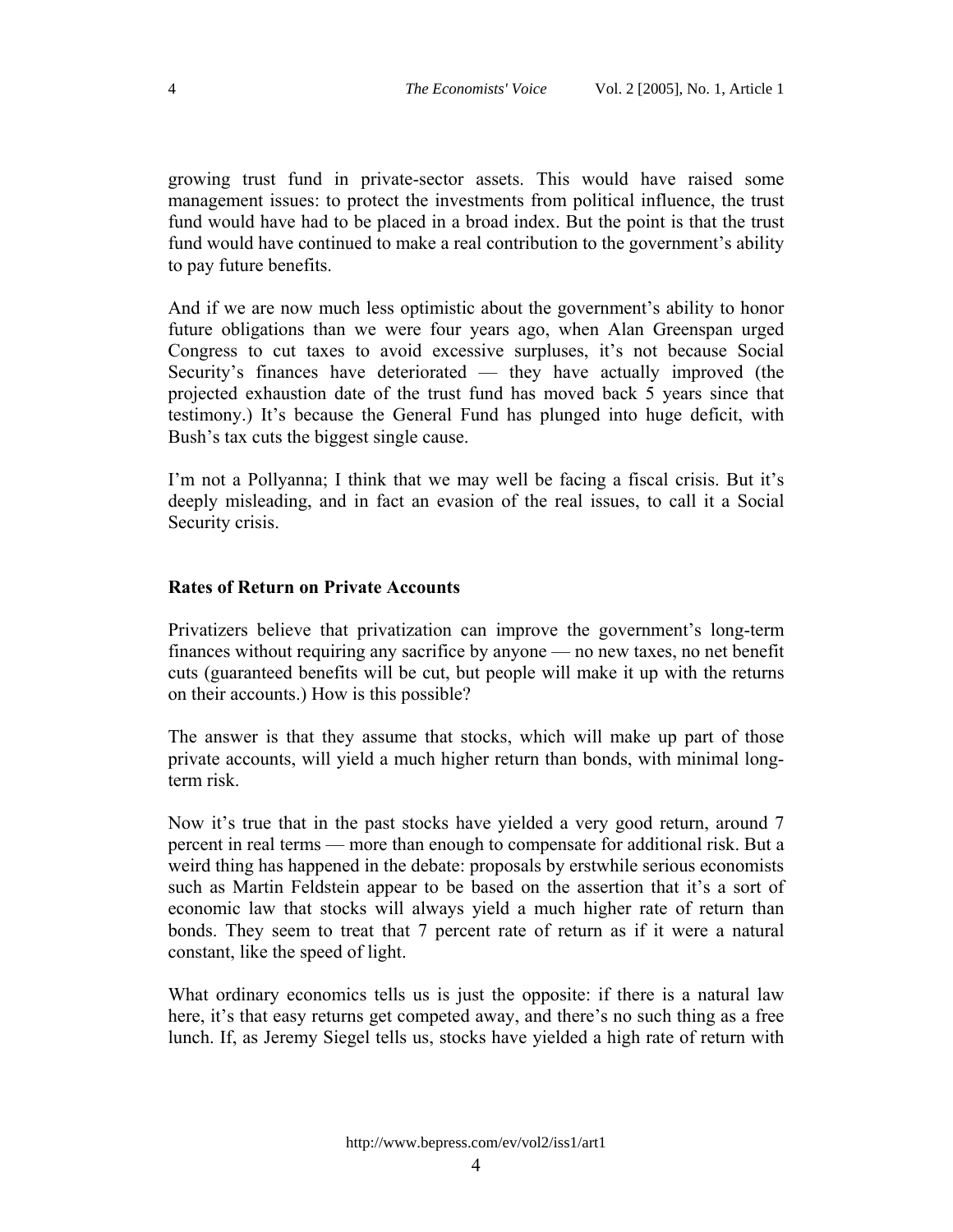relatively little risk for long-run investors, that doesn't tell us that they will always do so in the future. It tells us that in the past *stocks were underpriced.* And we can expect the market to correct that.

In fact, a major correction has already taken place. Historically, the priceearnings ratio averaged about 14. Now, it's about 20. Siegel tells us that the real rate of return tends to be equal to the inverse of the price-earnings ratio, which makes a lot of sense.<sup>1</sup> More generally, if people are paying more for an asset, the rate of return is lower. So now that a typical price- earnings ratio is 20, a good estimate of the real rate of return on stocks in the future is 5 percent, not 7 percent.

Here's another way to arrive at the same result. Suppose that dividends are 3 percent of stock prices, and that the economy grows at 3 percent (enough, by the way, to make the trust fund more or less perpetual.) Not all of that 3 percent growth accrues to existing firms; the Dow of today is a very different set of firms than the Dow of 50 years ago. So at best, 3 percent economic growth is 2 percent growth for the set of existing firms; add to dividend yield, and we've got 5 percent again.

That's still not bad, you may say. But now let's do the arithmetic of private accounts.

These accounts won't be 100 percent in stocks; more like 60 percent. With a 2 percent real rate on bonds, we're down to 3.8 percent.

Then there are management fees. In Britain, they're about 1.1 percent. So now we're down to 2.7 percent on personal accounts — barely above the implicit return on Social Security right now, but with lots of added risk. Except for Wall Street firms collecting fees, this is a formula to make everyone worse off.

Privatizers say that they'll keep fees very low by restricting choice to a few index funds. Two points.

First, I don't believe it. In the December 21 New York Times story on the subject, there was a crucial giveaway: "*At first*, individuals would be offered a limited range of investment vehicles, mostly low-cost indexed funds. After a time,

<u>.</u>

<sup>&</sup>lt;sup>1</sup> For those who want to know: suppose that the economy is in steady-state growth, with both the rental rate on capital and Tobin's q constant. Then the rate of return on stocks is equal to the earnings-price ratio. Obviously that's an oversimplification, but it looks pretty good as a rule of thumb.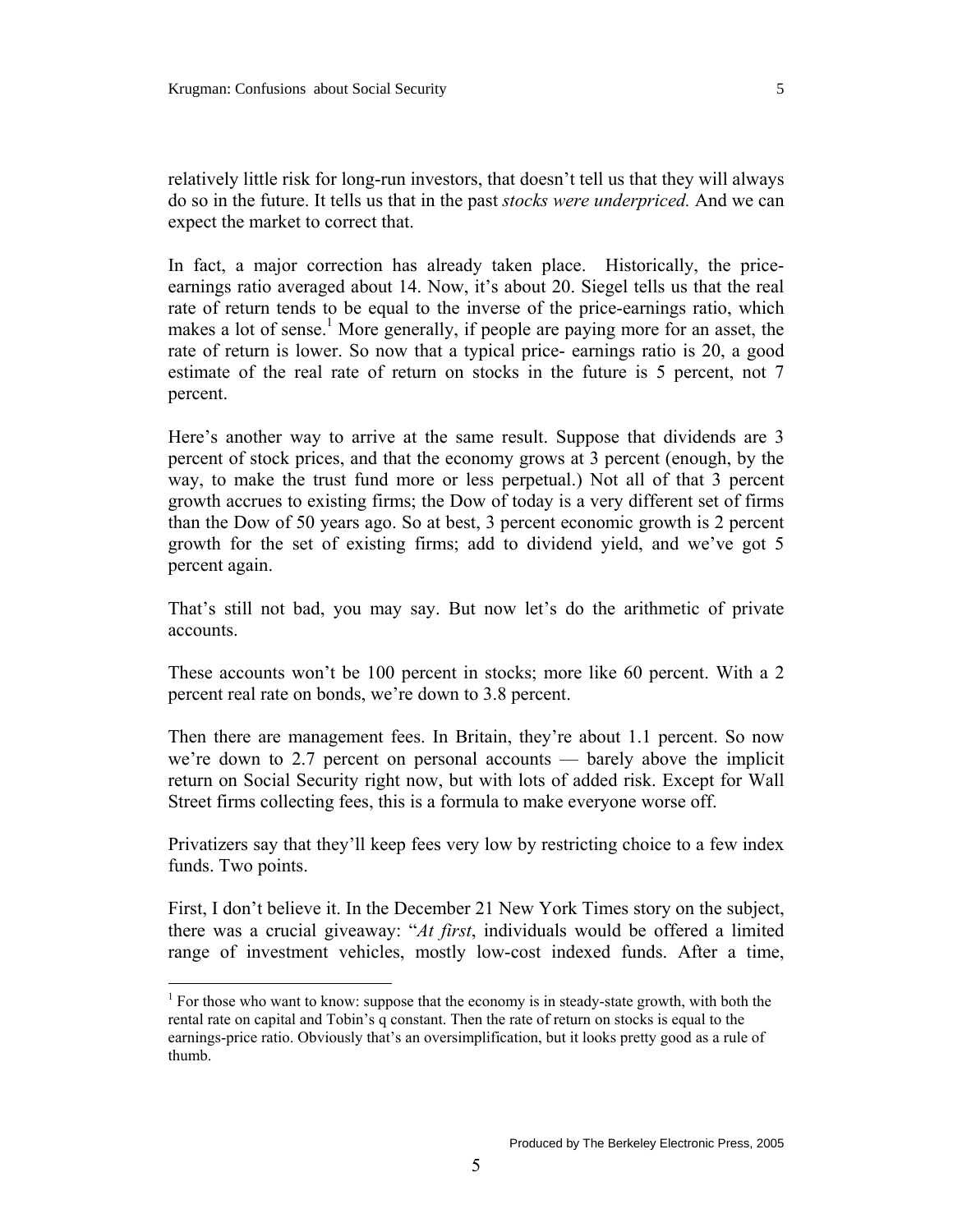account holders would be given the option to upgrade to actively managed funds, which would invest in a more diverse range of assets with higher risk and potentially larger fees." (My emphasis.)

At first? Hmm. So the low-fee thing wouldn't be a permanent commitment. Within months, not years, the agitation to allow "choice" would begin. And the British experience shows that this would quickly lead to substantial dissipation on management fees.

Second point: if you're requiring that private accounts be invested in index funds chosen by government officials, what's the point of calling them private accounts? We're back where we were above, with the trust fund investing in the market via an index.

Now I know that the privatizers have one more trick up their sleeve: they claim that because these are called private accounts, the mass of account holders will rise up and cry foul if the government tries to politicize investments. Just like large numbers of small stockholders police governance problems at corporations, right? (That's a joke, by the way.)

If we are going to invest Social Security funds in stocks, keeping those investments as part of a government-run trust fund protects against a much clearer political economy danger than politicization of investments: the risk that Wall Street lobbyists will turn this into a giant fee-generating scheme.

To sum up: claims that stocks will always yield high, low-risk returns are just bad economics. And tens of millions of small private accounts are a bad way to take advantage of whatever the stock market does have to offer. There is no free lunch, and certainly not from private accounts.

#### **The Distant Future**

The distant future plays a strangely large role in the current discussion. To convince us of the direness of our plight, privatizers invoke the vast combined infinite-horizon unfunded liabilities of Social Security and Medicare. Their answer to that supposed danger is to borrow trillions of dollars to pay for private accounts, which supposedly will solve the problem through the magic of high stock returns (a supposition I've just debunked.) And all that borrowing will be harmless, say the privatizers, because the long-run budget position of the federal government won't be affected: payments 30, 40, 50 years from now will be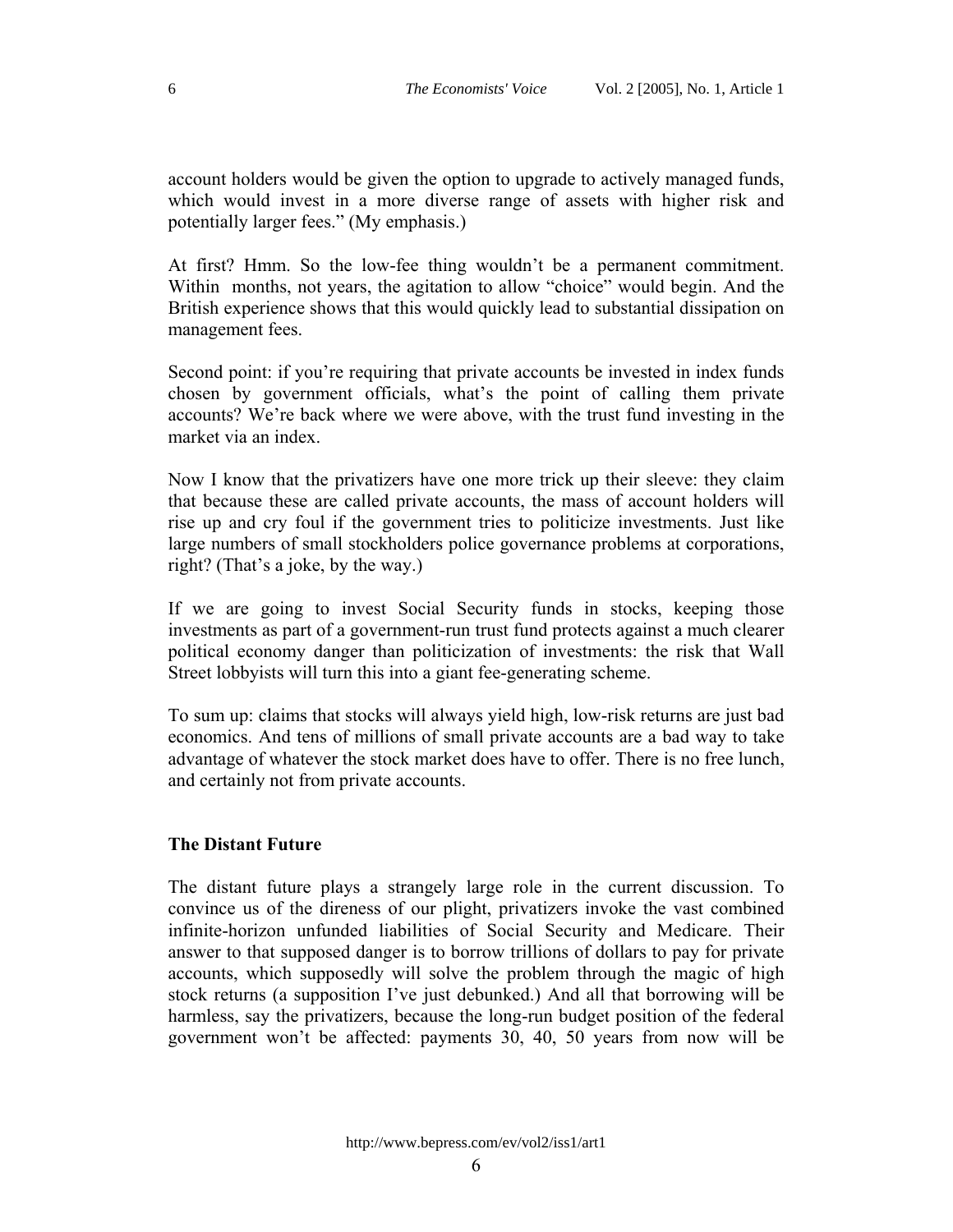reduced, and in present value terms that will offset the borrowing over the nearer term.

I'm all for looking ahead. But most of this is just wrong-headed, on multiple levels.

Let me start with the easiest piece: why the distant future of Medicare is something we really should ignore. And bear in mind that most of those huge numbers you hear about implicit liabilities come from Medicare, not Social Security; more to the point, they mostly come from projected increases in medical costs, not demography.

Now the main reason medical costs keep rising is that the range of things medicine can do keeps increasing. In the last few years my father and mother-inlaw have both had life-saving and life-enhancing medical procedures that didn't exist a decade or two ago; it's procedures like those that account for the rising cost of Medicare.

Long-run projections assume, perhaps correctly, that this trend will continue. In 2100 Medicare may be paying for rejuvenation techniques or prosthetic brain replacements, and that will cost a lot of money.

But does it make any sense to worry now about how to pay for all that? Intergenerational responsibility is a fine thing, but I can't see why the cost of medical treatments that have not yet been invented, applied to people who have not yet been born, should play any role in shaping today's policy.

Social Security's distant future isn't quite as speculative, but it's still pretty uncertain. What do you think the world will look like in 2105? My guess is that by then the computers will be smarter than we are, and we can let them deal with things; but the truth is that we haven't the faintest idea. I doubt that anyone really believes that it's important to look beyond the traditional 75-year window. It has only become fashionable lately because it's a way to make the situation look more dire.

Now let's return slightly more to the world outside science fiction, and ask the question: can we really count purported savings several decades out as an offset to huge borrowing today?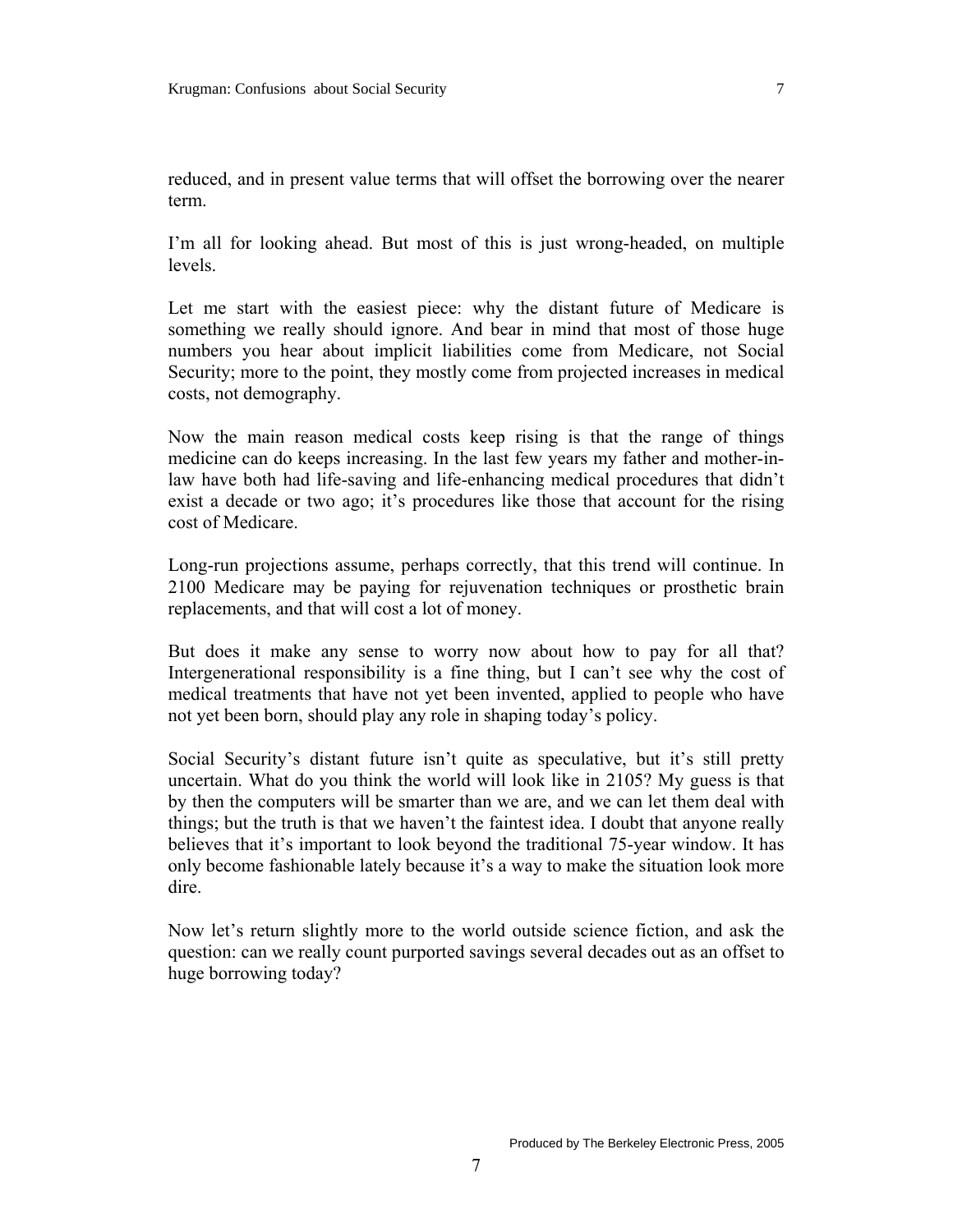The answer should be a clear no, for one simple reason: a bond issue is a true commitment to repay, while a purported change in future benefits is just a suggestion to whoever is running the country decades from now.

If the Bush plan cuts guaranteed benefits 30 years out, what does that mean? Maybe benefits will actually be cut on schedule, but then again maybe they won't — remember, the over-65 voting bloc will be even bigger then than it is now. Or maybe, under budgetary pressure, benefits would have been cut regardless of what Bush does now, in which case his plan doesn't really save money in the out years.

Financial markets, we can be sure, will pay very little attention to projections about how today's policies will affect the budget 30 years ahead. In fact, we've just had a demonstration of how little attention they will pay: the prescription drug plan.

As has been widely noted, last year's prescription drug law, if it really goes into effect as promised, worsens the long-run federal budget by much more than the entire accounting deficit of Social Security. If markets really looked far ahead, the passage of that law should have caused a sharp rise in interest rates, maybe even a crisis of confidence in federal solvency. In fact, everyone pretty much ignored the thing — just as they'll ignore the putative future savings in the Bush plan.

What markets will pay attention to, just as they did in Argentina, is the surge in good old-fashioned debt.

### **Privatization is a solution in search of a problem**

As I've described it, the case for privatization is a mix of strange and inconsistent budget doctrines, bad economics, dubious political economy, and science fiction. What's wrong with these people?

The answer is definitely *not* that they are stupid. In fact, the case made by the privatizers is fiendishly ingenious in its Jesuitical logic, its persuasiveness to the unprepared mind.

But many of the people supporting privatization have to know better. Why, then, don't they say so? Because Social Security privatization is a solution in search of a problem. The right has always disliked Social Security; it has always been looking for some reason to dismantle it. Now, with a window of opportunity